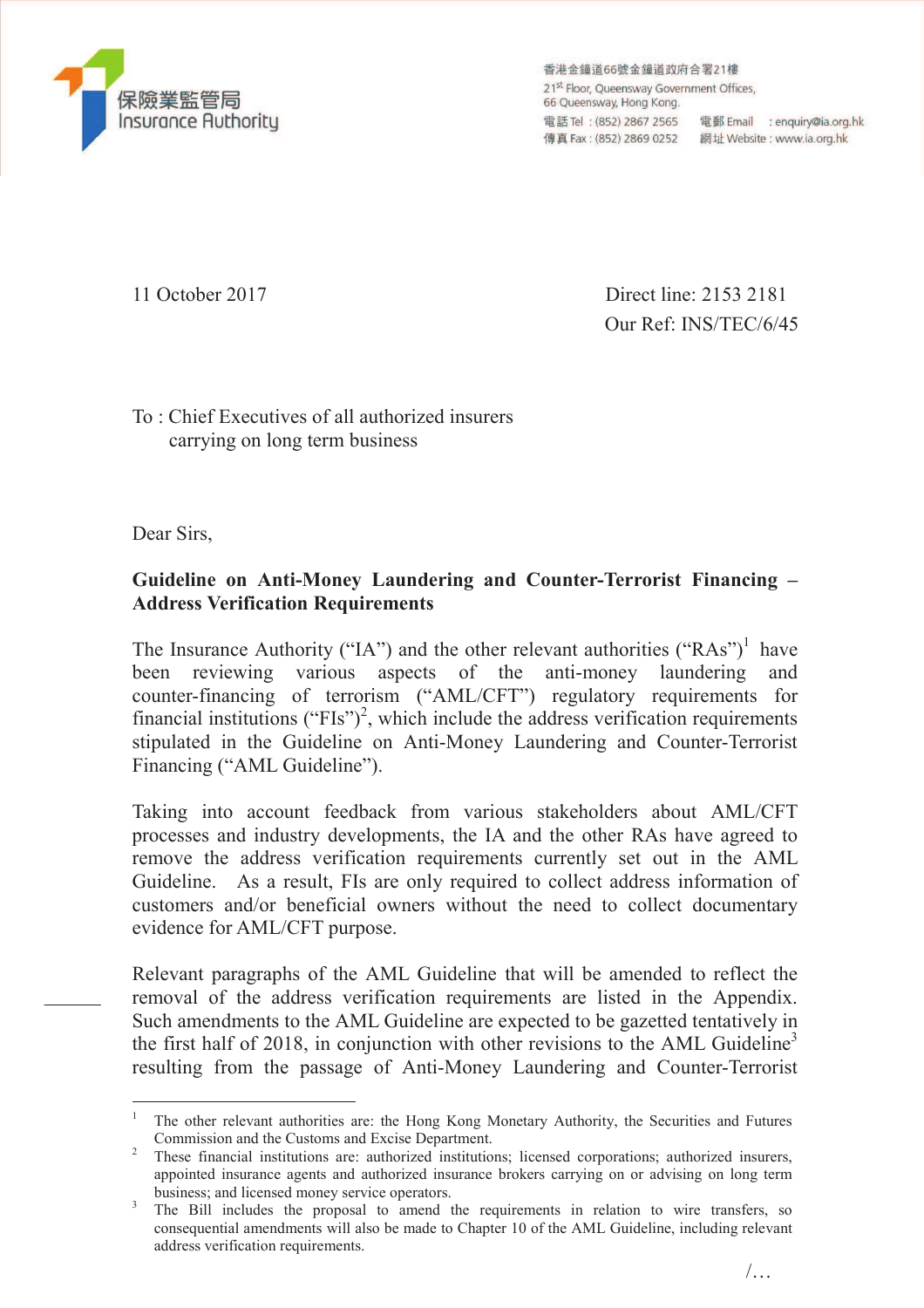Financing (Financial Institutions) (Amendment) Bill 2017 ("Bill")<sup>4</sup>.

In the meantime, any absence of verification of address (as otherwise envisaged by paragraphs in the Appendix) will be regarded by the IA and the other RAs as justified under paragraph 1.7 of the AML Guideline. Your Company may start reviewing and adopt the changes as appropriate.

It should be noted that your Company may, under certain circumstances, still require address verification from a customer for other purposes (e.g. group requirements, other local or overseas legal and regulatory requirements). In such circumstances, your Company should communicate clearly the reasons of requiring verification of address to the customer.

Should you have any enquiries on the above, please contact Mr Edward Li at 2153 2754 or Ms Christy Wong at 2153 2751.

Yours faithfully,

Dickson Chui Senior Manager Market Conduct Division Insurance Authority

Encl.

c.c. Chairman, The Hong Kong Federation of Insurers

[aml\_tec-6-45\_CE\_20171011/em]

 $\frac{1}{4}$ The Bill is being scrutinized by the Legislative Council.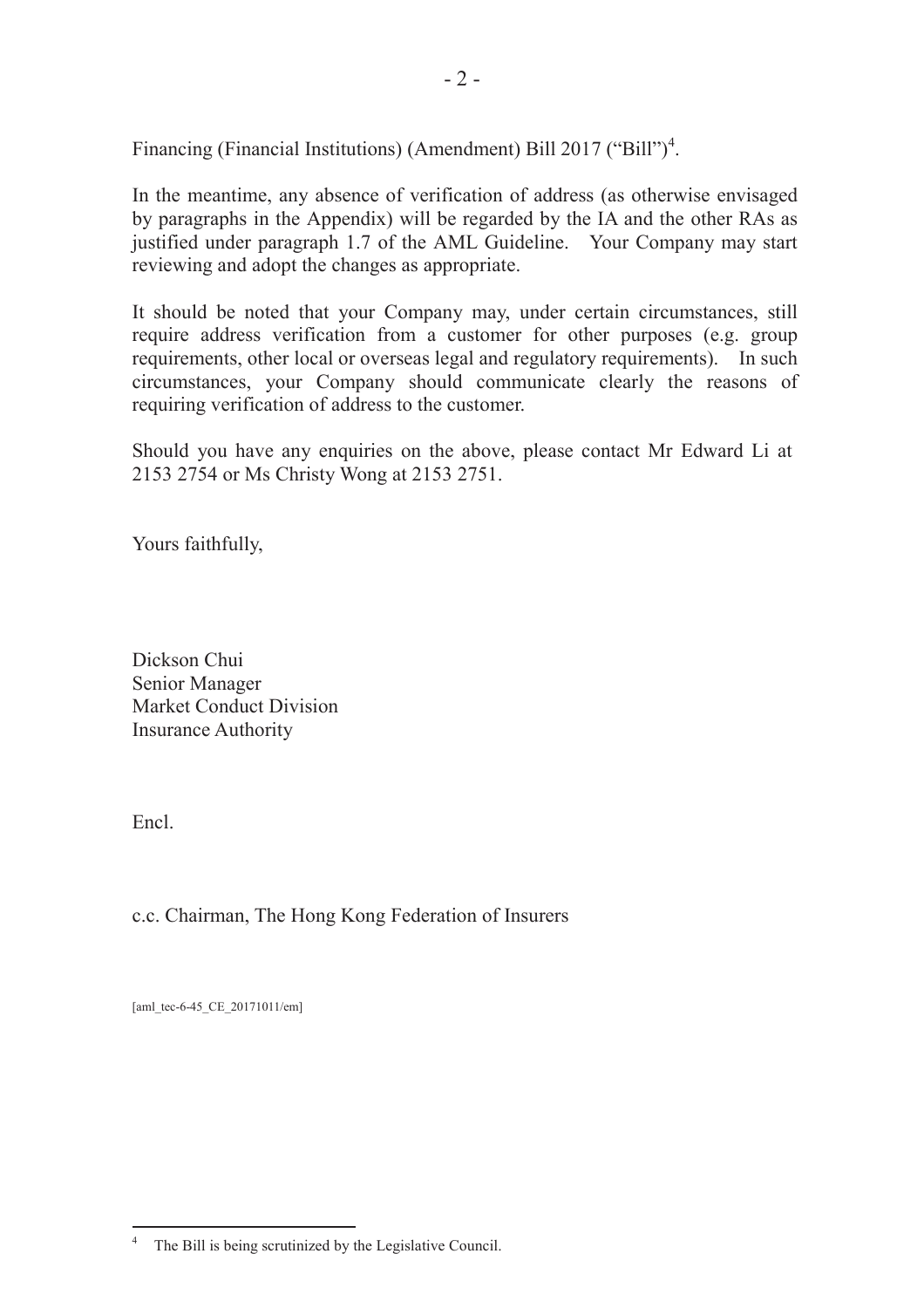## **Summary of relevant paragraphs of the AML Guideline that will be amended**

| <b>AML Guideline</b><br><b>Reference</b>                | <b>Current Requirements</b>                                                                                                                                                                                                                                                                                                                                                                                                                                                                                    | <b>Proposed Changes</b>                                                                      |
|---------------------------------------------------------|----------------------------------------------------------------------------------------------------------------------------------------------------------------------------------------------------------------------------------------------------------------------------------------------------------------------------------------------------------------------------------------------------------------------------------------------------------------------------------------------------------------|----------------------------------------------------------------------------------------------|
| Customers-<br>Individual<br>(Paragraph 4.8.8)           | An FI should obtain and verify the residential address<br>(and permanent address if different) of a direct<br>customer with whom it establishes a business<br>relationship as this is useful for verifying an<br>individual's identity and background.                                                                                                                                                                                                                                                         | FIs are required to<br>collect<br>residential<br>$address1$ .                                |
| Customers-<br>Trust<br>(Paragraph 4.8.9)                | For avoidance of doubt, it is the trustee of the trust<br>who will enter into a business relationship or carry<br>out a transaction on behalf of the trust and who will<br>be considered to be the customer. The address of the<br>trustee in a direct customer relationship should<br>therefore always be verified.                                                                                                                                                                                           | FIs are required to<br>collect the address of<br>the trustee.                                |
| Customers-<br>Corporation<br>(Paragraph 4.9.7)          | An FI should obtain and verify the following<br>information in relation to a customer which is a<br>corporation:<br>(a) full name;<br>(b) date and place of incorporation;<br>(c) registration or incorporation number; and<br>(d) registered office address in the place<br>0f<br>incorporation.<br>If the business address of the customer is different<br>from the registered office address in (d) above, the FI<br>should obtain information on the business address<br>and verify as far as practicable. | FIs are required to<br>collect the registered<br>address and principal<br>place of business. |
| $Customers -$<br>Corporation<br>(Paragraph<br>4.9.10(c) | FIs should verify the company's registered office<br>address in the place of incorporation.                                                                                                                                                                                                                                                                                                                                                                                                                    | To be repealed                                                                               |
| Beneficial owners<br>$($ Paragraph 4.3.6 $)$            | beneficial owners, FIs<br>should<br>obtain<br>For<br>the  <br>address (and permanent<br>address<br>if<br>residential<br>different) and may adopt a risk-based approach to<br>determine the need to take reasonable measures to<br>verify the address, taking account of the number of<br>beneficial owners, the nature and distribution of the<br>interests in the entity and the nature and extent of any<br>business, contractual or family relationship.                                                    | FIs are required to<br>collect the residential<br>address of beneficial<br>$owners1$ .       |

<sup>&</sup>lt;sup>1</sup> Besides, FIs are no longer required to collect and verify permanent address of a natural person customer and beneficial owner.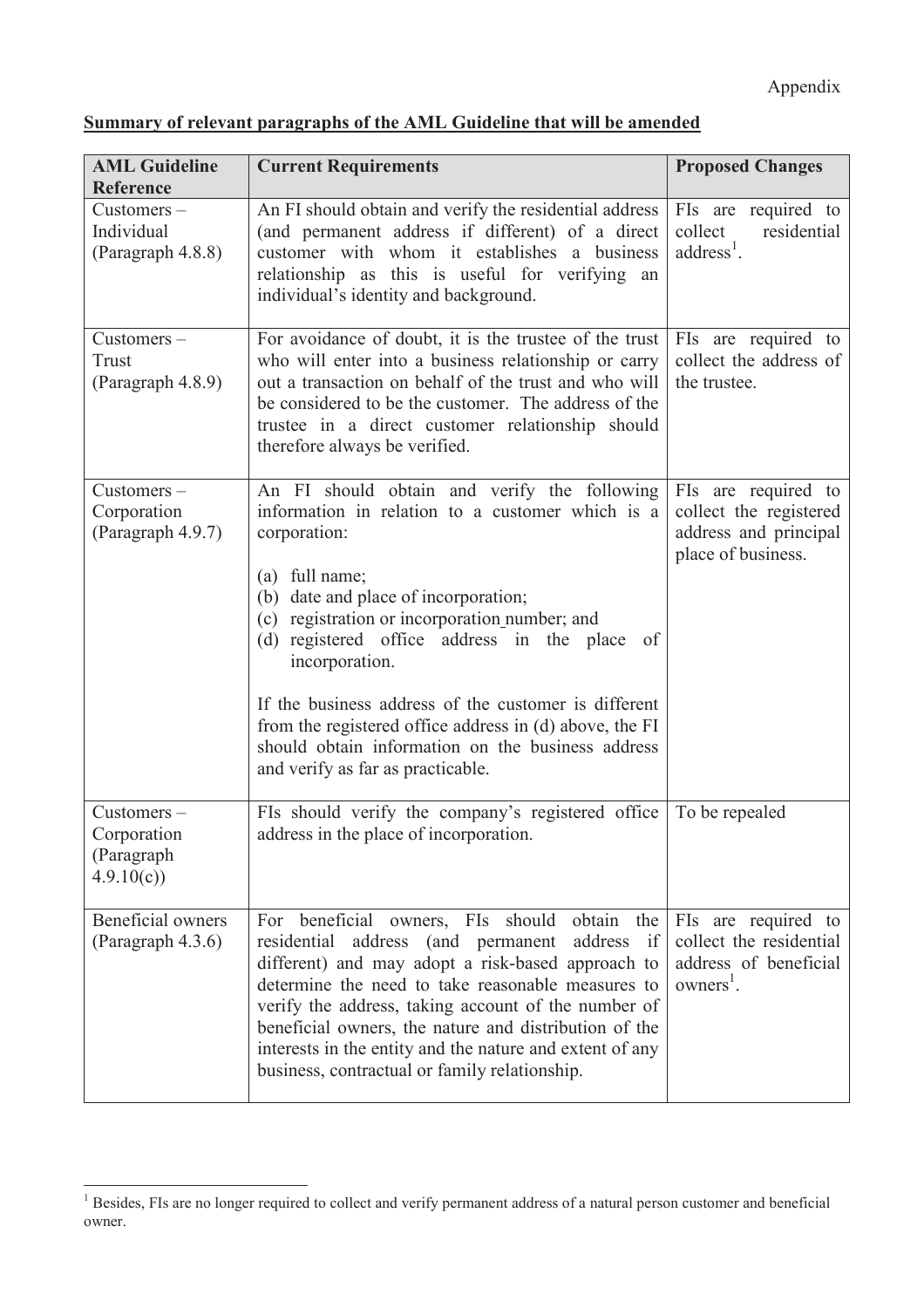| Other connected<br>parties<br>(Footnote $36-$<br>High risk<br>situations) | Consideration might be given to obtaining, and<br>taking reasonable measures to verify, the addresses<br>of directors and account signatories.                                                                                                                                                                                                                                                                                                                                                                                                                                                                                                                                                                                                                                                                                                                                                                                                                                                                                                                                                                                                                                                                                                                                                                                                                                                                                                                                                                                                                                                                                                                                                                                                   | To be repealed |
|---------------------------------------------------------------------------|--------------------------------------------------------------------------------------------------------------------------------------------------------------------------------------------------------------------------------------------------------------------------------------------------------------------------------------------------------------------------------------------------------------------------------------------------------------------------------------------------------------------------------------------------------------------------------------------------------------------------------------------------------------------------------------------------------------------------------------------------------------------------------------------------------------------------------------------------------------------------------------------------------------------------------------------------------------------------------------------------------------------------------------------------------------------------------------------------------------------------------------------------------------------------------------------------------------------------------------------------------------------------------------------------------------------------------------------------------------------------------------------------------------------------------------------------------------------------------------------------------------------------------------------------------------------------------------------------------------------------------------------------------------------------------------------------------------------------------------------------|----------------|
| Delay in identity<br>verification<br>(Footnote 18)                        | The same principle applies to the verification of To be repealed<br>address for a direct customer; an example of a<br>reasonable timeframe being 90 working days.                                                                                                                                                                                                                                                                                                                                                                                                                                                                                                                                                                                                                                                                                                                                                                                                                                                                                                                                                                                                                                                                                                                                                                                                                                                                                                                                                                                                                                                                                                                                                                                |                |
| Verification<br>methods<br>(Paragraph 4.8.10)                             | Methods for verifying residential addresses may<br>include obtaining:<br>a recent utility bill issued within the last 3<br>(a)<br>months;<br>(b) recent correspondence from a Government<br>department or agency (i.e. issued within the last<br>$3$ months);<br>a statement, issued by an authorized institution,<br>(c)<br>a licensed corporation or an authorized insurer<br>within the last 3 months;<br>a record of a visit to the residential address by<br>(d)<br>the $FI$ ;<br>an acknowledgement of receipt duly signed by<br>(e)<br>the customer in response to a letter sent by the<br>FI to the address provided by the customer;<br>a letter from an immediate family member at<br>(f)<br>which the individual resides confirming that the<br>applicant lives at that address in Hong Kong,<br>setting out the relationship between<br>the<br>applicant and the immediate family member,<br>together with evidence that the immediate<br>family member resides at the same address (for<br>persons such as students and housewives who<br>are unable to provide proof of address of their<br>own name);<br>(g) mobile phone or pay TV statement (sent to the<br>address provided by the customer) issued<br>within the last 3 months;<br>(h) a letter from a Hong Kong nursing or<br>residential home for the elderly or disabled,<br>which an FI is satisfied that it can place<br>reliance on, confirming the residence of the<br>applicant;<br>a letter from a Hong Kong university or<br>(1)<br>college, which an FI is satisfied that it can<br>place reliance on, that confirms residence at a<br>stated address;<br>a Hong Kong tenancy agreement which has<br>(1)<br>been duly stamped by the Inland Revenue<br>Department; | To be repealed |